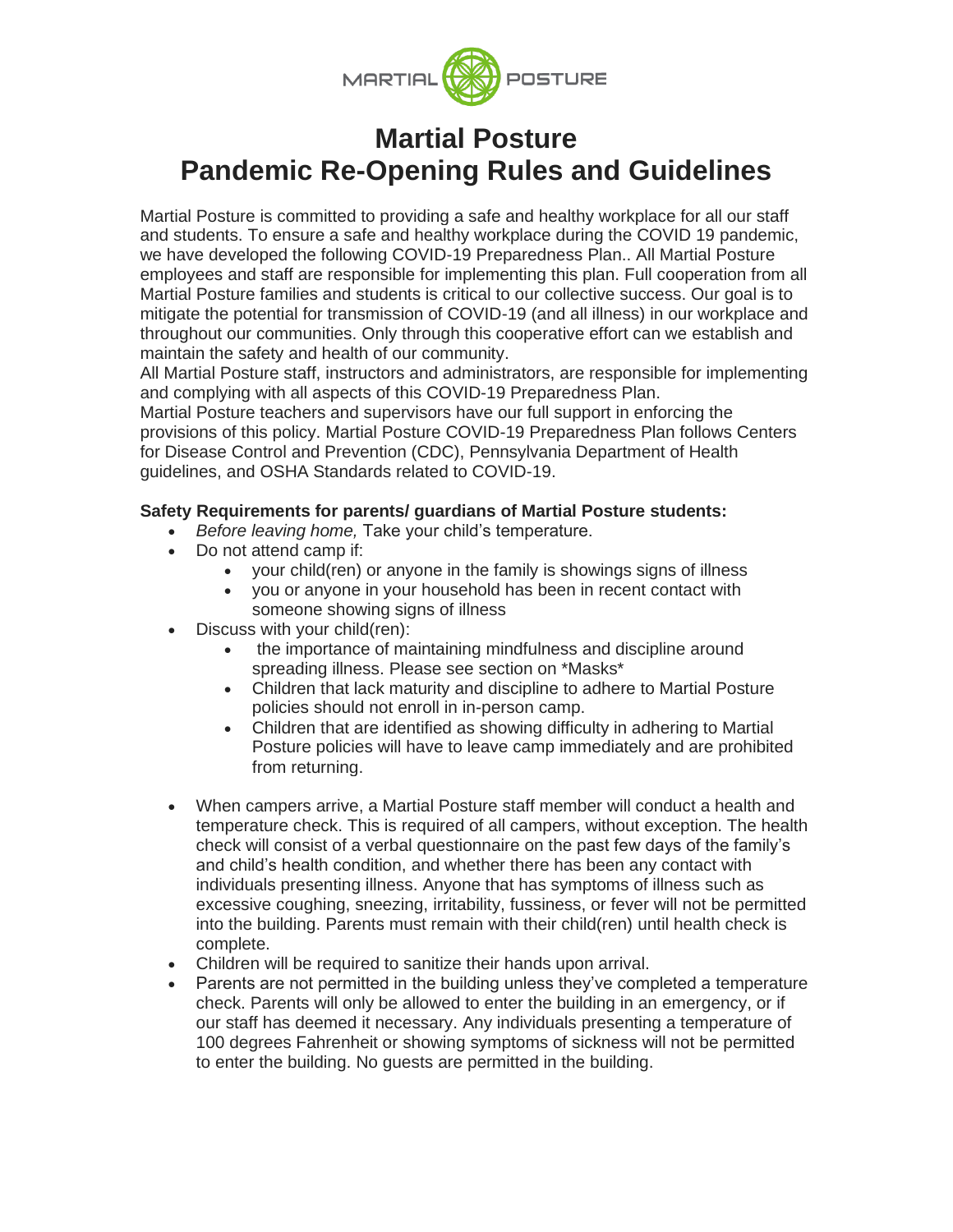

# **Hygiene and respiratory etiquette**

- Hand sanitizer will be distributed at the start and end of all programming. Please make certain to provide the student with additional hand sanitizer if they will need it at any other time.
- Anyone that has symptoms of illness such as excessive coughing, sneezing, irritability, fussiness, or fever will not be permitted into the building.
- Handshaking, high-5s, fist pumps, hugs, or other contact are forbidden.
- There should be no contact between anyone at Martial Posture and gloves and facemask are required.
- Stickers, stamps, glitter, color pages, and skill sheet distribution are not permitted.
- Participants that touch their eyes, nose, or mouth repeatedly will be asked to leave programming for the day.
- Staff and campers are encouraged to cover coughs and sneezes with a tissue. Used tissues should be thrown in the trash and hands washed immediately with soap and water for at least 20 seconds. Staff should be notified if surfaces have been touched with hands that have been coughed or sneezed into.
- Soap and water will be readily available in addition to hand sanitizer that contains at least 60% alcohol can be used safely by staff and older campers.
- All activities will have hand sanitizer readily available. Campers will be required to sanitize either when they leave the activity or arrive at the next one.
- [CDC Hand Washing Guidelines](https://www.google.com/url?q=https://www.google.com/url?q%3Dhttps://www.cdc.gov/handwashing/when-how-handwashing.html%26amp;sa%3DD%26amp;ust%3D1594741344019000%26amp;usg%3DAOvVaw32e81ici5pAWmB296vHEij&sa=D&ust=1594741344052000&usg=AFQjCNFARpLJfF4Vn1R_2__t70pDpZB9sg)

#### **Masks**

- All members of the public entering Martial Posture must wear masks. Children or Adults without masks will not be admitted to Martial Posture. If adults need to contact the staff and do not have a mask, they should call 215-850-8424.
- Staff will be required to wear masks when social distancing is made impossible (helping in bathroom, etc)
- When social distancing of at least 6 feet can be maintained, masks will not be required to be worn
- Instructors will wear masks when in close contact with participants
- When social distancing of 6 feet is maintained, participants are recommended to wear masks when not actively dancing or participating in physical activity. This includes coming into or leaving class, between turns, while on breaks (except when eating or drinking) or going to the bathrooms.
- Masks are available at Martial Posture for purchase.

# **Engineering and administrative controls for social distancing**

- For karate classes: floor tape will be used to create 6 x 6 foot personal training spaces, separated by 3-4 feet.
- Markers throughout lobby and walkways designating 6 feet will be taped to the floor.
- Students will be assigned their own personal lunch and relaxation seating. All sitting arrangements are separated by 6 feet.
- All bags and belongings will be assigned to the student's personal space. All belongings should be taken home after camp otherwise they risk being thrown away.
- Cubbies and other storage areas are off limits.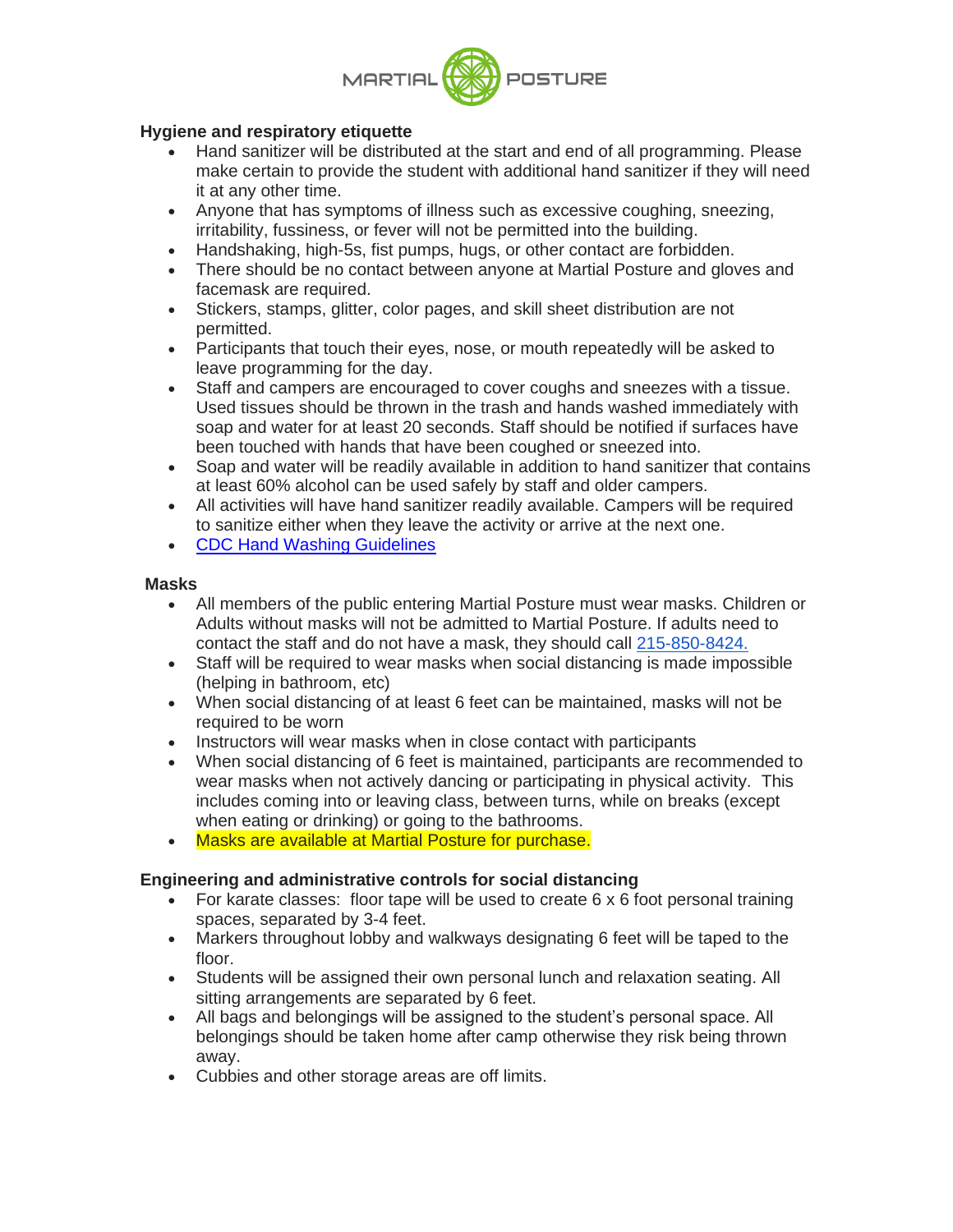

- Students are not allowed to share personal items with others, nor allowed to borrow from Martial Posture.
- Signs will be up reminding students to limit unnecessary touching of walls, random items, their faces and others.

#### • **Ventilation**

Windows and doors will be open as much as possible increase the flow of fresh air. Windows and doors may be closed during the afternoons and when heat and/or humidity are high so that the HVAC can be used.

#### **Lunch**

- Handwashing will take place before and after lunch
- Social distancing should be maintained during lunch
- Students must bring their own lunch, utensils and water bottles. **Cups and water bottles will not be provided.** Teachers will assist students with refilling water bottles.
- Students are not permitted to get lunch from restaurants during lunch. Students must bring their own lunch.
- All sharing of lunch items, utensils and water bottles is prohibited.
- No snacks, nor food will be provided by Martial Posture Staff.
- All teachers are required to wear gloves during lunch set up, assistance and clean up

# **Disinfecting**

- Frequently touched surfaces in public areas will be disinfected after each class and generally every 90 minutes throughout the facility.
- All public spaces will be disinfected nightly.

# Cleaning Chemicals for COVID-19

Following are commonly found household cleaning chemicals that can be used to disinfect for COVID-19. These items do not need EPA-registration if used as directed by the CDC or the manufacturer.

Bleach solution to CDC standards: 60 seconds for nonporous items; 10 minutes for other items [\(CDC\)](https://www.google.com/url?q=https://www.google.com/url?q%3Dhttps://www.cdc.gov/coronavirus/2019-ncov/community/clean-disinfect/index.html%26amp;sa%3DD%26amp;ust%3D1594741344024000%26amp;usg%3DAOvVaw0TfnhR4n5w3rDT3udOhtOV&sa=D&ust=1594741344053000&usg=AFQjCNH6ZmvxssOdQjL_9QeaqrtgNNkfWw)

-70% isopropyl and 60% ethanol alcohols may be used to disinfect in 20-30 seconds[.](https://www.google.com/url?q=https://www.google.com/url?q%3Dhttps://www.cdc.gov/coronavirus/2019-ncov/community/clean-disinfect/index.html%26amp;sa%3DD%26amp;ust%3D1594741344025000%26amp;usg%3DAOvVaw0JGi9Z9bcmBFU4jzCoY1vK&sa=D&ust=1594741344054000&usg=AFQjCNFuGqLKa9yUlzrdYCZ7ih_TyK9cHw) [\(CDC\)](https://www.google.com/url?q=https://www.google.com/url?q%3Dhttps://www.cdc.gov/coronavirus/2019-ncov/community/clean-disinfect/index.html%26amp;sa%3DD%26amp;ust%3D1594741344025000%26amp;usg%3DAOvVaw0JGi9Z9bcmBFU4jzCoY1vK&sa=D&ust=1594741344054000&usg=AFQjCNFuGqLKa9yUlzrdYCZ7ih_TyK9cHw)

3% hydrogen peroxide: 30 seconds for nonporous items; 6 minutes for other items. Hydrogen peroxide can also be diluted to 5 parts water to 1-part hydrogen peroxide without reducing efficiency. [\(CDC\)](https://www.google.com/url?q=https://www.google.com/url?q%3Dhttps://www.cdc.gov/coronavirus/2019-ncov/community/clean-disinfect/index.html%26amp;sa%3DD%26amp;ust%3D1594741344026000%26amp;usg%3DAOvVaw2W3Sidfe_gmyUT3nrXn03j&sa=D&ust=1594741344054000&usg=AFQjCNEzZJHKh8C74VLBuMOqWaELkCgUHA)

Additional EPA-register disinfectants can be found on the EPA website. [\(EPA List N](https://www.google.com/url?q=https://www.google.com/url?q%3Dhttps://www.epa.gov/pesticide-registration/list-n-disinfectants-use-against-sars-cov-2-covid-19%26amp;sa%3DD%26amp;ust%3D1594741344027000%26amp;usg%3DAOvVaw0tlTnw-7xfp_ybwxx6cG45&sa=D&ust=1594741344054000&usg=AFQjCNHUEwVGQwlEq6zI_EKDKfjqXxp9gw)  [Chemicals\)](https://www.google.com/url?q=https://www.google.com/url?q%3Dhttps://www.epa.gov/pesticide-registration/list-n-disinfectants-use-against-sars-cov-2-covid-19%26amp;sa%3DD%26amp;ust%3D1594741344027000%26amp;usg%3DAOvVaw0tlTnw-7xfp_ybwxx6cG45&sa=D&ust=1594741344054000&usg=AFQjCNHUEwVGQwlEq6zI_EKDKfjqXxp9gw)

# **Sickness protocol: Prompt identification and isolation of sick person**

- Staff or children should not come to camp, and that they should notify camp officials if they show symptoms of sickness.
- Staff or children that show signs of sickness will be immediately separated. Individuals who are sick should go home and or to a healthcare facility depending on how severe their symptoms are.
- Anyone showing symptoms will be isolated in a separate room in the main office. Parents will be called to transport home immediately.